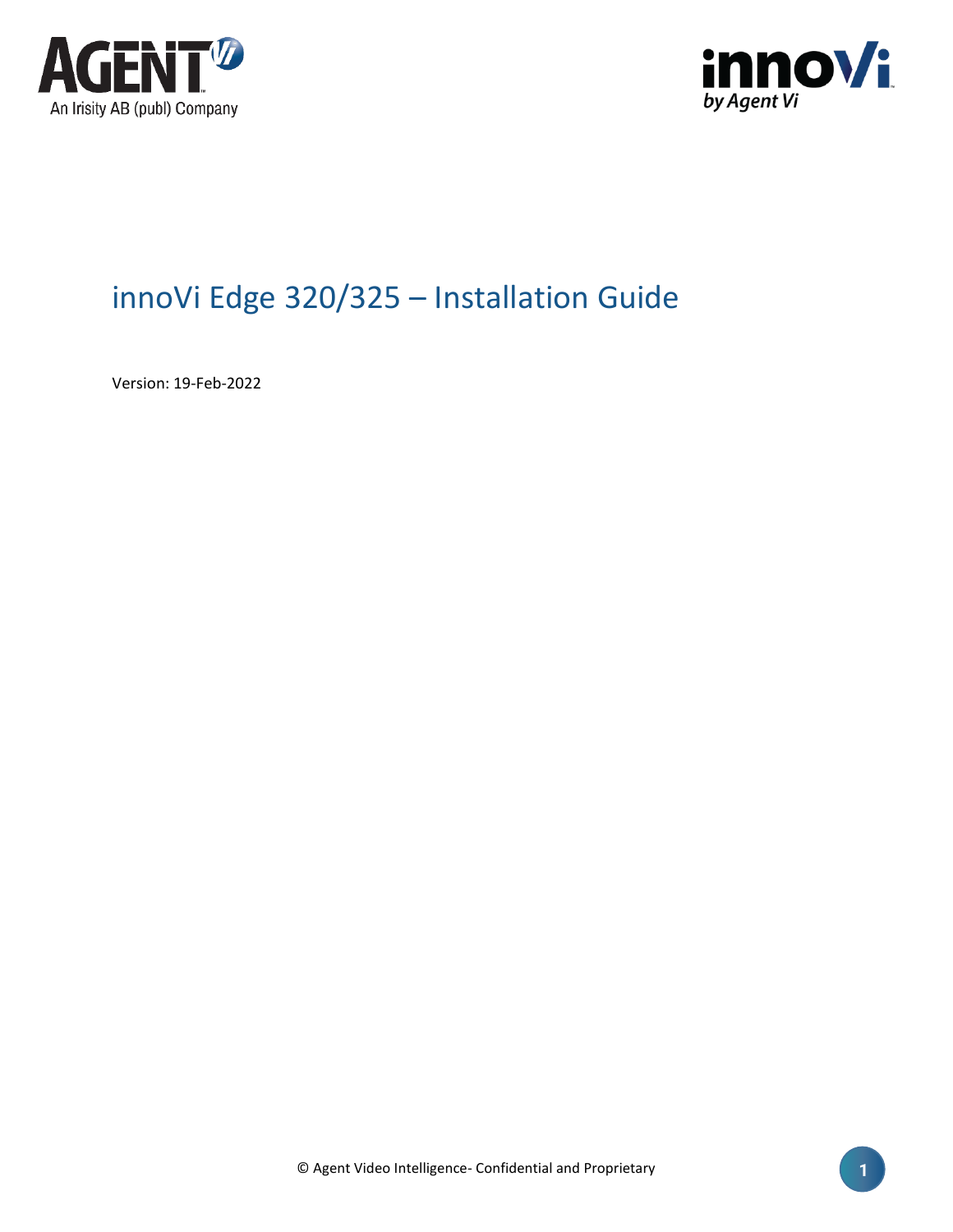



# **Table of Contents**

| 1. |      |                                                                                       |
|----|------|---------------------------------------------------------------------------------------|
| 2. |      |                                                                                       |
|    | 2.1. |                                                                                       |
|    | 2.2. |                                                                                       |
|    | 2.3. |                                                                                       |
|    | 2.4. |                                                                                       |
| 3. |      |                                                                                       |
|    | 3.1. |                                                                                       |
|    | 3.2. |                                                                                       |
|    | 3.3. |                                                                                       |
|    | 3.4. | Connecting innoVi Edge to Video Sources in a Virtually Separated Network Segment  10  |
|    | 3.5. | Connecting innoVi Edge to Video Sources in a Physically Separated Network Segment  11 |
| 4. |      |                                                                                       |
| 5. |      |                                                                                       |
| 6. |      |                                                                                       |
|    | 6.1. |                                                                                       |
|    | 6.2. |                                                                                       |
|    | 6.3. |                                                                                       |
| 7. |      |                                                                                       |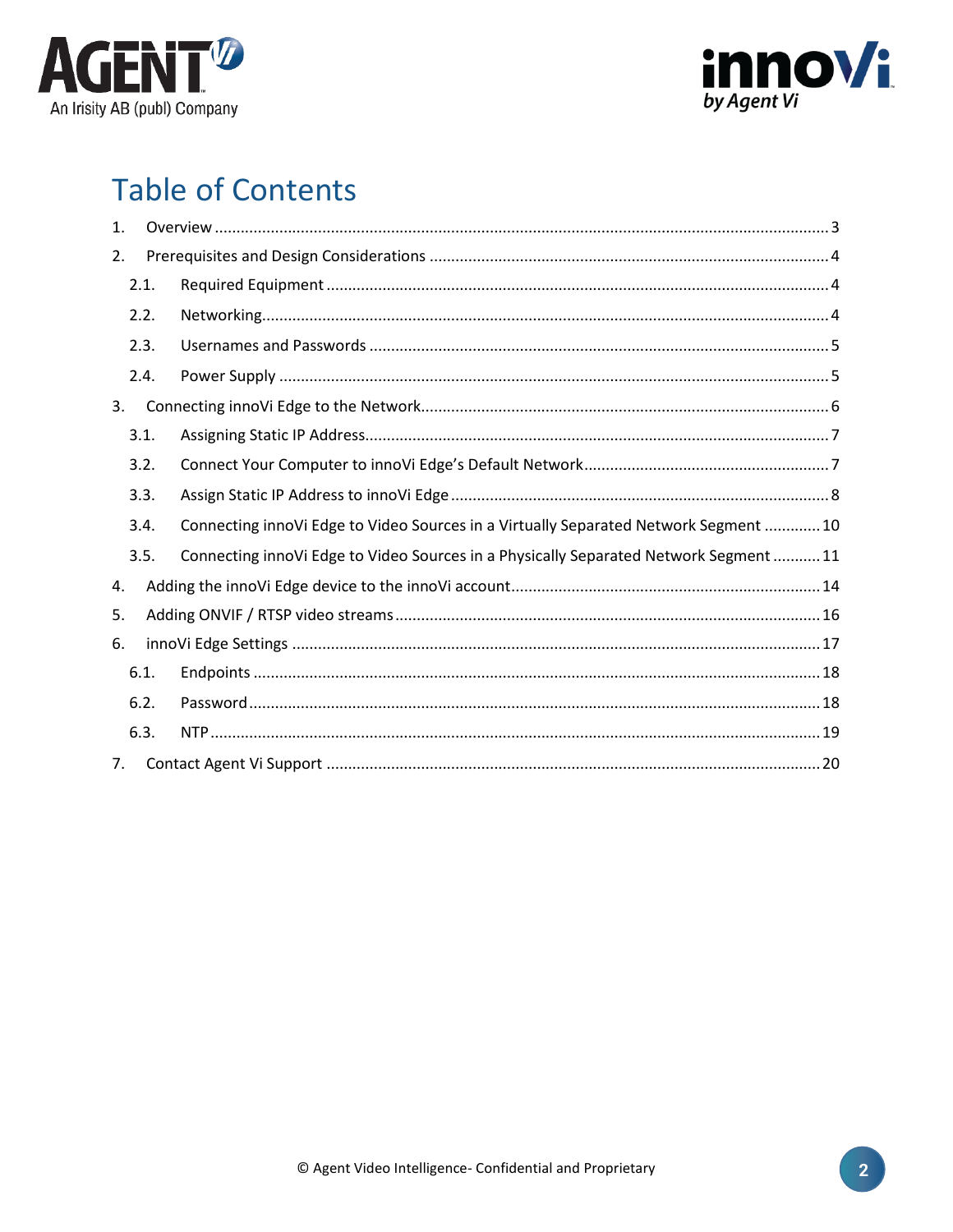



# <span id="page-2-0"></span>1.Overview

Note: any reference to innoVi Edge™ 320 in this document also refers to innoVi Edge™ 325.

innoVi Edge™ 320 is a compact appliance with pre-loaded Agent Vi software, that connects ONVIF / RTSP fixed IP cameras from the cameras' network to innoVi video analytics solution.

innoVi Edge acts as a gateway between the site's video devices and the innoVi Core servers, and therefore must always be connected to innoVi Core and to the video devices.

innoVi Edge connects to the various video devices using ONVIF or RTSP protocols, performs initial video analysis and streams metadata to innoVi Core servers.



The steps for installing and configuring innoVi Edge are as follows:

- 1. Connect innoVi Edge to the cameras' network and to innoVi Core. This step is performed once, as part of the initial on-site installation of innoVi Edge, using innoVi Edge's local settings.
- 2. Connect ONVIF / RTSP video streams to innoVi. This step can be performed once innoVi Edge is connected to the innoVi Core and is comprised of configuration of each ONVIF / RTSP video stream. This step is performed using the innoVi portal.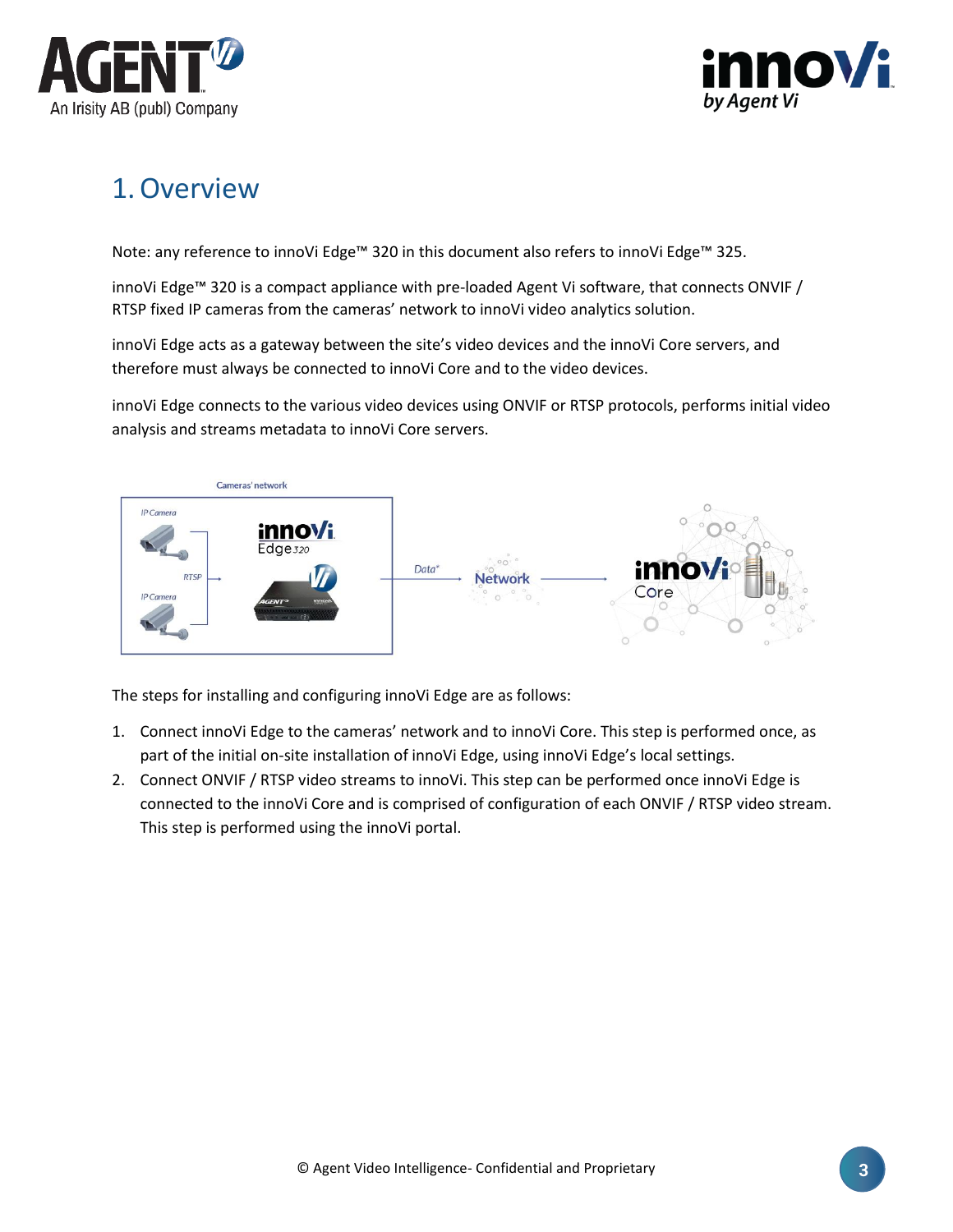



# <span id="page-3-0"></span>2. Prerequisites and Design Considerations

Before installing innoVi Edge, please review the following prerequisites and design considerations:

## <span id="page-3-1"></span>2.1. Required Equipment

Please make sure the following equipment is available for your use during the installation of innoVi Edge:

- 1. PC / Laptop preferably with Windows OS
- 2. RJ45 Ethernet cable to connect innoVi Edge to the site's network
- 3. Computer monitor with HDMI connector (required in some cases)

## <span id="page-3-2"></span>2.2. Networking

1. Networking schemes:

innoVi Edge communicates with innoVi Core servers and with the ONVIF / RTSP video sources.

innoVi Edge must always be connected, using a dynamic or static IP address, to a network segment that enables access to the innoVi Core servers (innoVi Core servers may be deployed in the cloud or on-premise). innoVi Edge can connect to ONVIF / RTSP video sources via one of the following supported networking schemes:

- **Single network** innoVi Edge connects to the cameras and to innoVi Core using the same network
- **Virtually separated networks**  innoVi Edge connects to the cameras and to innoVi Core servers using two network segments on the same physical network (sharing the same Network Interface Card)
- **Physically separated networks**  innoVi Edge connects to the cameras and to innoVi Core servers using two separate networks (using two network interface controllers) Please note that the video sources must have static IP addresses.
- 2. Firewall settings:
	- 2.1. innoVi Edge to innoVi Core

For cloud-based deployments, the site's firewall must allow innoVi Edge to access the following endpoints (outbound traffic):

 $\bullet$  \*.innovi.io:443

These are innoVi cloud service addresses, required for the innoVi Edge to continuously communicate with innoVi

• [\\*.docker.com](http://hub.docker.com/):443, \*.docker.io:443 These addresses are required when connecting the innoVi Edge to your innoVi account and when performing innoVi Edge software upgrades.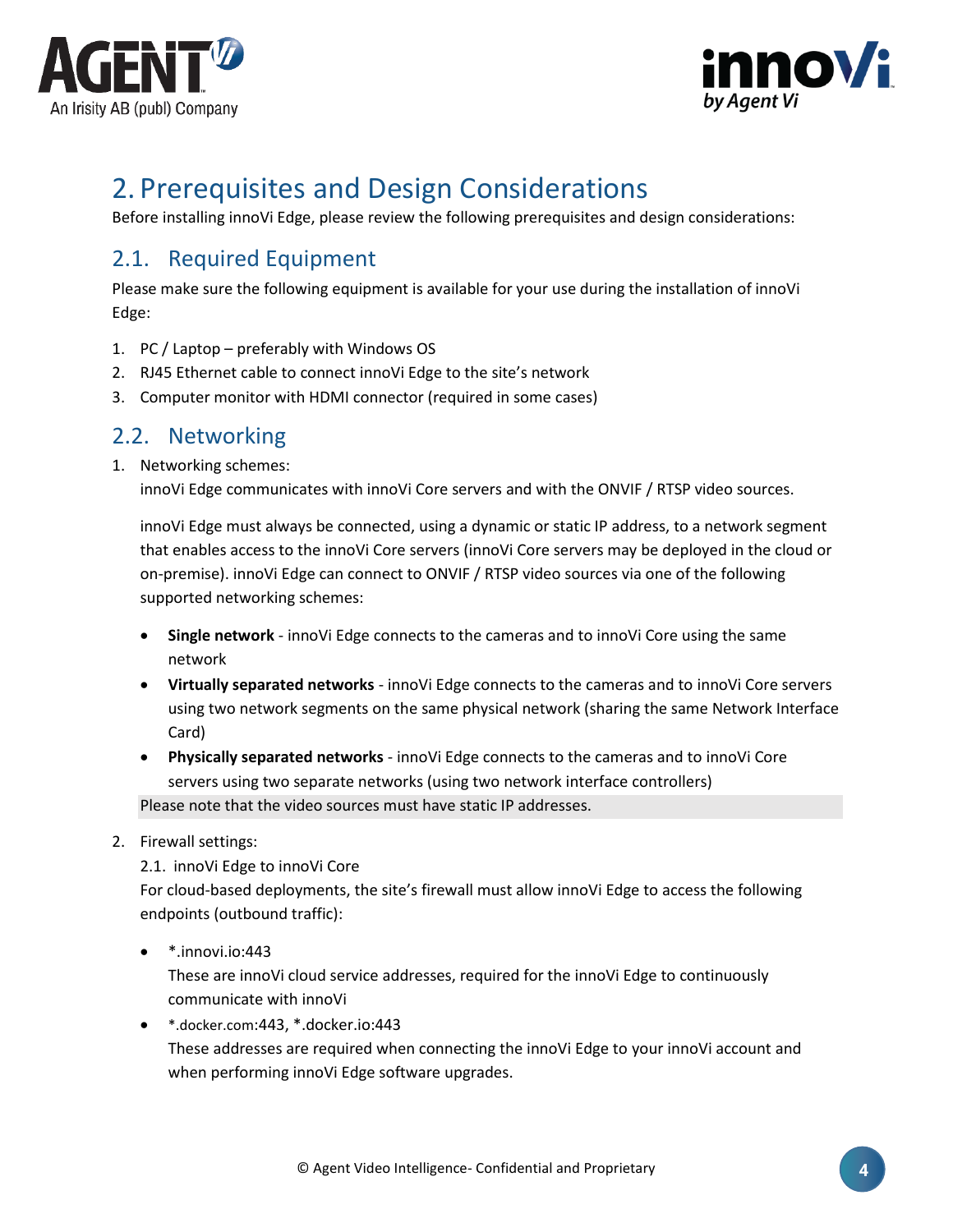



The Docker address redirects traffic to different IP addresses and third party DNS names (for example cloudfront.net ). The addresses being used are beyond Agent Vi control. See the following related docker forum response[: https://forums.docker.com/t/adding-rules-to-the](https://forums.docker.com/t/adding-rules-to-the-firewall-for-docker-pull-commands/38206)[firewall-for-docker-pull-commands/38206](https://forums.docker.com/t/adding-rules-to-the-firewall-for-docker-pull-commands/38206)

It is advised to verify with the site's network administrator that these requirements are fulfilled, prior to arriving at the site

2.2. innoVi Edge to innoVi Video Sources

If there is a firewall between the innoVi Edge and video sources, ONVIF / RTSP ports should be open.

Default ports:

- ONVIF: 80 (unencrypted), 443 (encrypted)
- RTSP: 554
- 3. DNS server:

innoVi Edge requires access to a DNS server. In case there is no DNS server in the network, access to external DNS must be enabled (for example, to Google's DNS 8.8.8.8:53)

## <span id="page-4-0"></span>2.3. Usernames and Passwords

Prior to the installation and configuration of innoVi Edge, make sure you have the following credentials:

1. innoVi Edge local username and password:

The local username and password are only used to configure innoVi Edge's local settings.

The default local username is 'agentvi' while the default local password is 'PASSWORD'. Once innoVi Edge is connected to the innoVi account it is strongly advised to change the default password to prevent unauthorized access to innoVi Edge.

2. innoVi username and password:

To connect innoVi Edge to a specific innoVi account and start adding ONVIF / RTSP devices, you will need an innoVi account username and password.

Note: If you do not have the credentials above, please contact your innoVi account administrator

## <span id="page-4-1"></span>2.4. Power Supply

Connect innoVi Edge to a stable power supply (100-240V AC).

Note: In case of a power outage, innoVi Edge will preserve the power state immediately prior to the power outage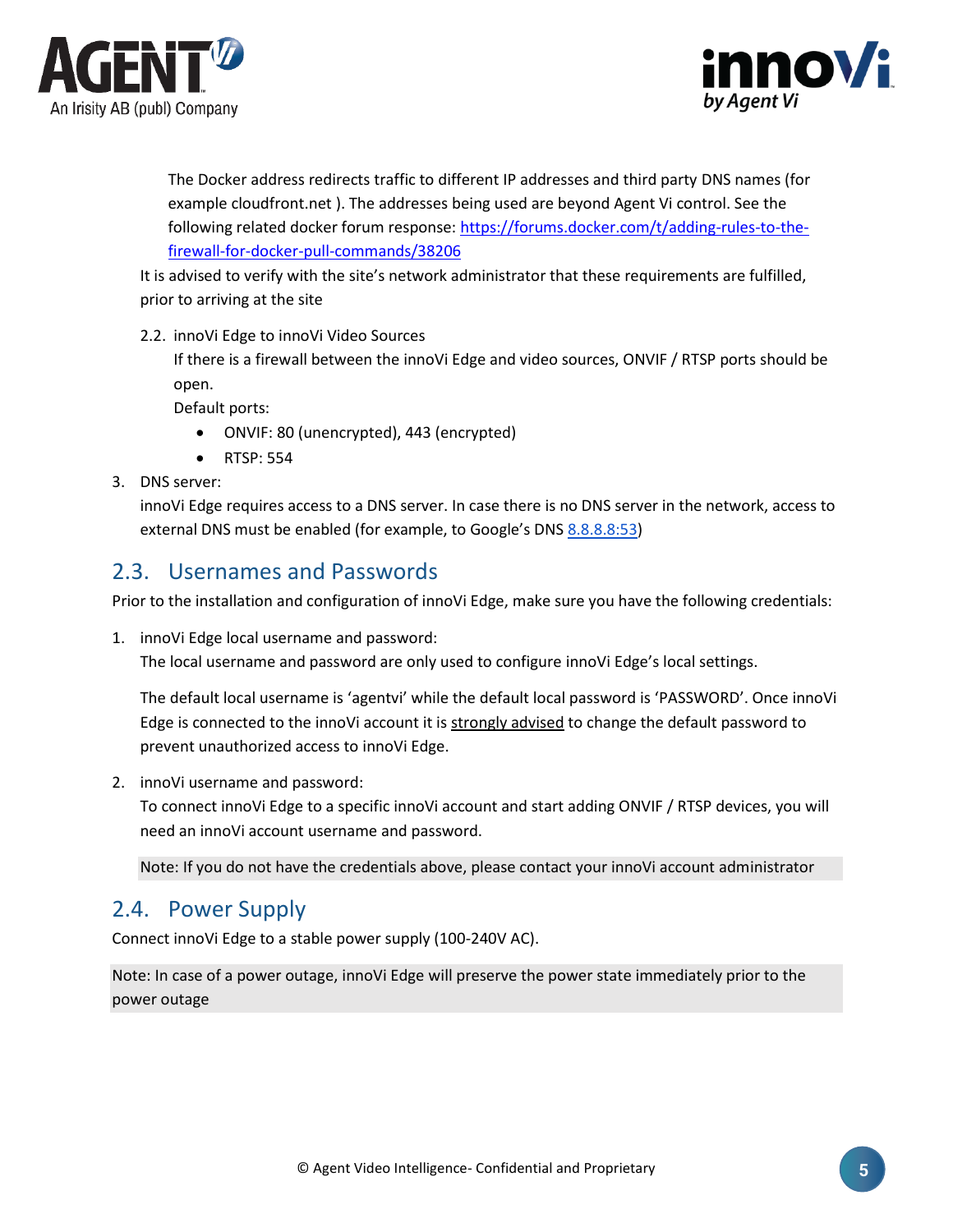



# <span id="page-5-0"></span>3. Connecting innoVi Edge to the Network

innoVi Edge must be connected to a network that allows constant access to innoVi Core endpoints.

In most cases, the network has a DHCP server that automatically assigns an IP address. If innoVi Edge cannot find a DHCP server, it automatically sets to a default static IP address of 192.168.10.80.

If the designated network has a DHCP server or you already set a static IP address, you can immediately connect innoVi Edge to the network. Otherwise, you need to set a static IP (See [Assigning](#page-6-0) Static IP [Address\)](#page-6-0) before connecting it to the network:

- 1. Connect innoVi Edge to the designated network using RJ45 Ethernet cable
- 2. Power up innoVi Edge by pressing the power button
- 3. Connect your computer to the same network as innoVi Edge
- 4. Open Windows File Explorer and search for innoVi Edge under *Network Devices*. The innoVi Edge icon name starts with 'innoVi Edge 320 V1.0' followed by its serial number. Example:



innoVi Edge 220 V1.0 -6HW6WS2

Notes:

- 1. It might take a minute after the power up cycle until innoVi Edge is discovered in the network
- 2. If you are using a Mac computer, you should use a Mac compatible UPnP discovery tool rather than Windows File Explorer
- 3. If you are unable to find innoVi Edge in the list of Network Devices, it might be because UPnP protocol is disabled in the network. To find innoVi Edge's IP address, connect a monitor (using HDMI cable) directly to innoVi Edge. You will see innoVi Edge's IP address on the screen:

| Agent Video Intelligence<br><b>Edge 220</b> |              |
|---------------------------------------------|--------------|
| IP<br>192.168.10.80 eno1                    | <b>IFACE</b> |
| edge-220 login:                             |              |

5. Double click the innoVi Edge icon, or, using your web browser, navigate to innoVi Edge's IP address. Ensure the innoVi Edge webpage appears: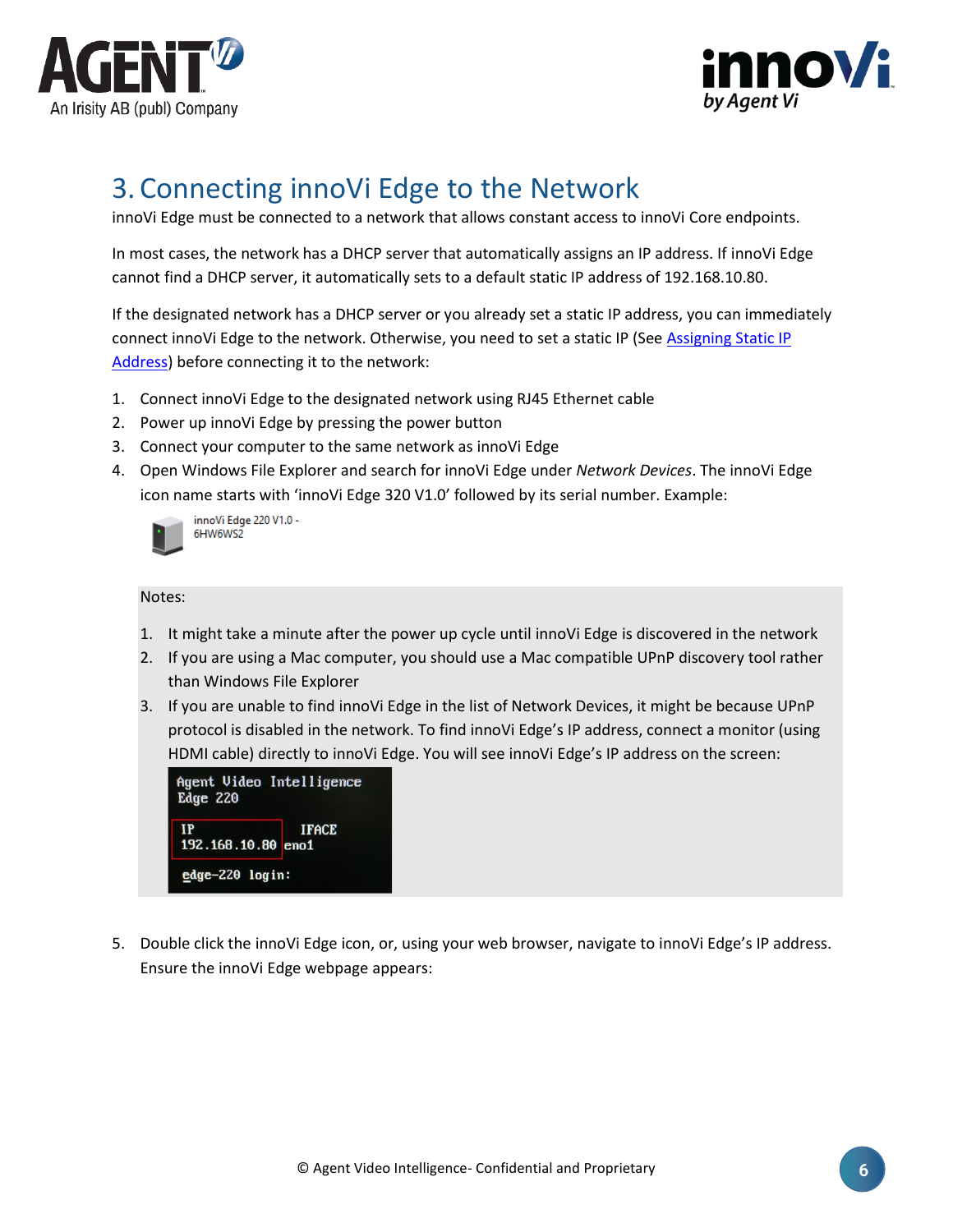



| <b>innovi</b> Portal Login | o |
|----------------------------|---|
| User email                 |   |
| Password                   | Θ |
| $\checkmark$ Sign in       |   |

## <span id="page-6-0"></span>3.1. Assigning Static IP Address

innoVi Edge will automatically look for a DHCP server in the network. If there is no DHCP server or it fails to obtain an IP address for any reason, it will set to a default static IP address of 192.168.10.80, with subnet mask of 255.255.0.0.

You will need to change this default IP address to an unused static IP address in the designated network segment before you can connect innoVi Edge to innoVi Core.

To assign a static IP address to innoVi Edge, you will need to:

- 1. Connect your computer to innoVi Edge and set up a temporary private network between the computer and innoVi Edge's default network
- 2. Assign an available static IP in the cameras' network to innoVi Edge
- 3. Connect innoVi Edge to the network
- 4. Revert your computer's network to its original settings

The following sections detail the required steps:

## <span id="page-6-1"></span>3.2. Connect Your Computer to innoVi Edge's Default Network

1. Open your computer's *Network Connections*, select the network interface and open its *Properties*:



2. Open *Internet Protocol Version 4 (TCP/IPv4) Properties*: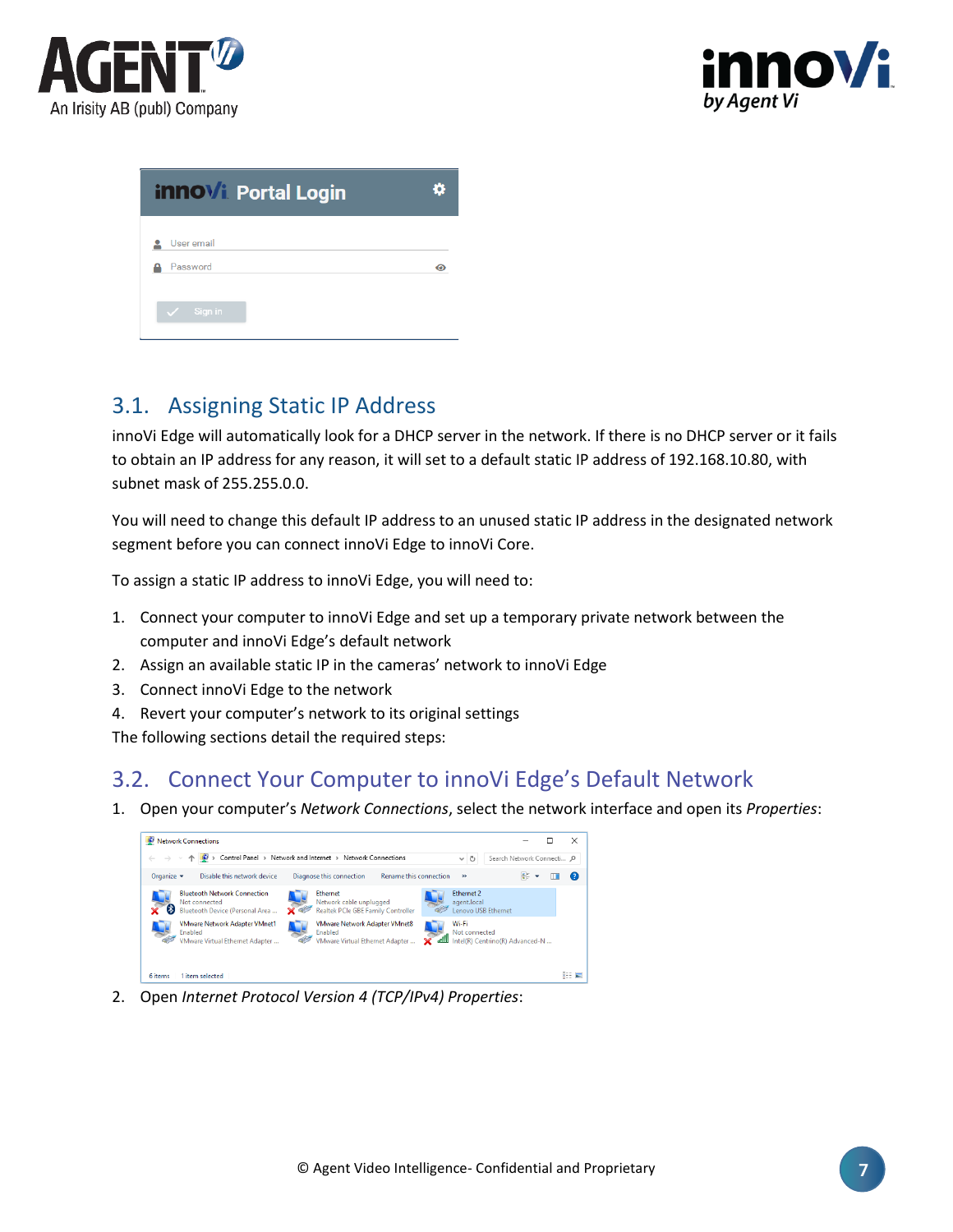![](_page_7_Picture_0.jpeg)

![](_page_7_Picture_1.jpeg)

| <b>Ethernet 2 Properties</b>                                                                      |            |
|---------------------------------------------------------------------------------------------------|------------|
| Networking<br>Sharing                                                                             |            |
| Connect using:                                                                                    |            |
| Lenovo USB Ethemet                                                                                |            |
|                                                                                                   | Configure  |
| This connection uses the following items:                                                         |            |
| <b>M</b> & QoS Packet Scheduler                                                                   | ́          |
| Mary Internet Protocol Version 4 (TCP/IPv4)                                                       |            |
| Microsoft Network Adapter Multiplexor Protocol                                                    |            |
| Microsoft LLDP Protocol Driver                                                                    |            |
| Internet Protocol Version 6 (TCP/IPv6)                                                            |            |
| Link-Layer Topology Discovery Responder<br>⊡<br>Link-Laver Topology Discovery Mapper I/O Driver   |            |
| $\overline{\phantom{a}}$                                                                          | >          |
|                                                                                                   |            |
| Uninstall<br>Install                                                                              | Properties |
| Description                                                                                       |            |
| Transmission Control Protocol/Internet Protocol The default                                       |            |
| wide area network protocol that provides communication<br>across diverse interconnected networks. |            |
|                                                                                                   |            |
|                                                                                                   |            |
| OK                                                                                                | Cancel     |

3. Change your computer's existing IP configuration (it is advised to record the original network settings before performing any modification) or add 'Alternate Configuration' to assign the computer a static IP in the innoVi Edge default network (subnet mask: 255.255.0.0). Make sure that you do not assign the computer with the innoVi Edge default IP address of 192.168.10.80.

| Internet Protocol Version 4 (TCP/IPv4) Properties | ×                                                                         |
|---------------------------------------------------|---------------------------------------------------------------------------|
| General Alternate Configuration                   |                                                                           |
| settings below.                                   | If this computer is used on more than one network, enter the alternate IP |
| Automatic private IP address                      |                                                                           |
| <b>O</b> User configured                          |                                                                           |
| IP address:                                       | 192, 168, 10, 90                                                          |
| Subnet mask:                                      | 255.255.0.0                                                               |
| Default gateway:                                  | ٠<br>٠<br>٠                                                               |
| Preferred DNS server:                             |                                                                           |
| Alternate DNS server:                             | ×.                                                                        |
| Preferred WINS server:                            |                                                                           |
| Alternate WINS server:                            |                                                                           |
| V Validate settings, if changed, upon exit        |                                                                           |
|                                                   |                                                                           |
|                                                   | Cancel<br>OK                                                              |

## <span id="page-7-0"></span>3.3. Assign Static IP Address to innoVi Edge

- 1. Using an Ethernet cable, physically connect your computer to innoVi Edge.
- 2. Open your computer's Web Browser and navigate to the innoVi Edge webpage at 192.168.10.80.
- 3. Click the innoVi Edge configuration icon in the top right corner: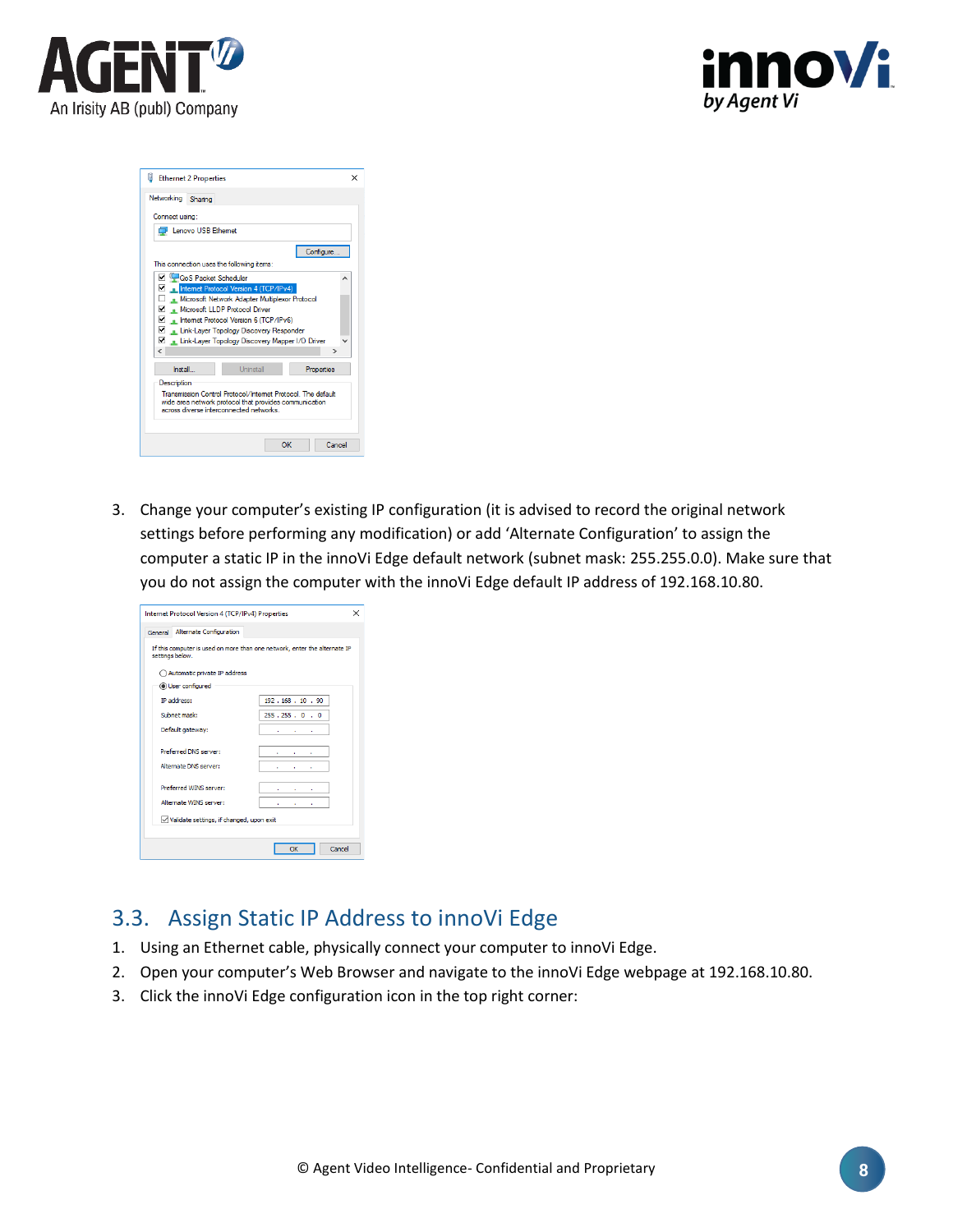![](_page_8_Picture_0.jpeg)

![](_page_8_Picture_1.jpeg)

| <b>innovi</b> Portal Login |  |
|----------------------------|--|
| User email                 |  |
| Password                   |  |
| Sign in                    |  |

- 4. Sign in using innoVi Edge's local username and password
- 5. Click the Network tab
- 6. Uncheck "Automatic configuration using DHCP" and configure the network parameters: the new static IP address in the designated network segment (make sure you use an available IP address), Subnet mask, Default router and Primary DNS server (Secondary DNS server is optional):

| <b>Endpoints</b> | <b>Change Password</b> | <b>Network</b><br><b>NTP</b>                           |                                                                                 |
|------------------|------------------------|--------------------------------------------------------|---------------------------------------------------------------------------------|
|                  |                        |                                                        |                                                                                 |
|                  |                        |                                                        |                                                                                 |
|                  |                        | 1. Select the network scheme for the Edge and cameras: |                                                                                 |
|                  |                        | Single network                                         | $\checkmark$                                                                    |
|                  |                        |                                                        | The Edge device connects to the cameras and to the cloud using the same network |
|                  |                        | 2. Configure the network parameters (NIC:eth0):        |                                                                                 |
|                  |                        | Automatic configuration using DHCP<br>$\checkmark$     |                                                                                 |
|                  |                        | IP address:                                            | 192.168.22.160                                                                  |
|                  |                        | Subnet mask:                                           | 255.255.0.0                                                                     |
|                  |                        | Default router:                                        | 192.168.2.254                                                                   |
|                  |                        | Primary DNS server:                                    | 192.168.10.39                                                                   |
|                  |                        | Secondary DNS server:                                  | 192.168.10.37                                                                   |
|                  |                        |                                                        |                                                                                 |
|                  |                        | <b>Apply</b>                                           | Cancel                                                                          |
|                  |                        |                                                        |                                                                                 |

7. Click 'Apply' to accept the changes. innoVi Edge will reboot with the newly allocated static IP address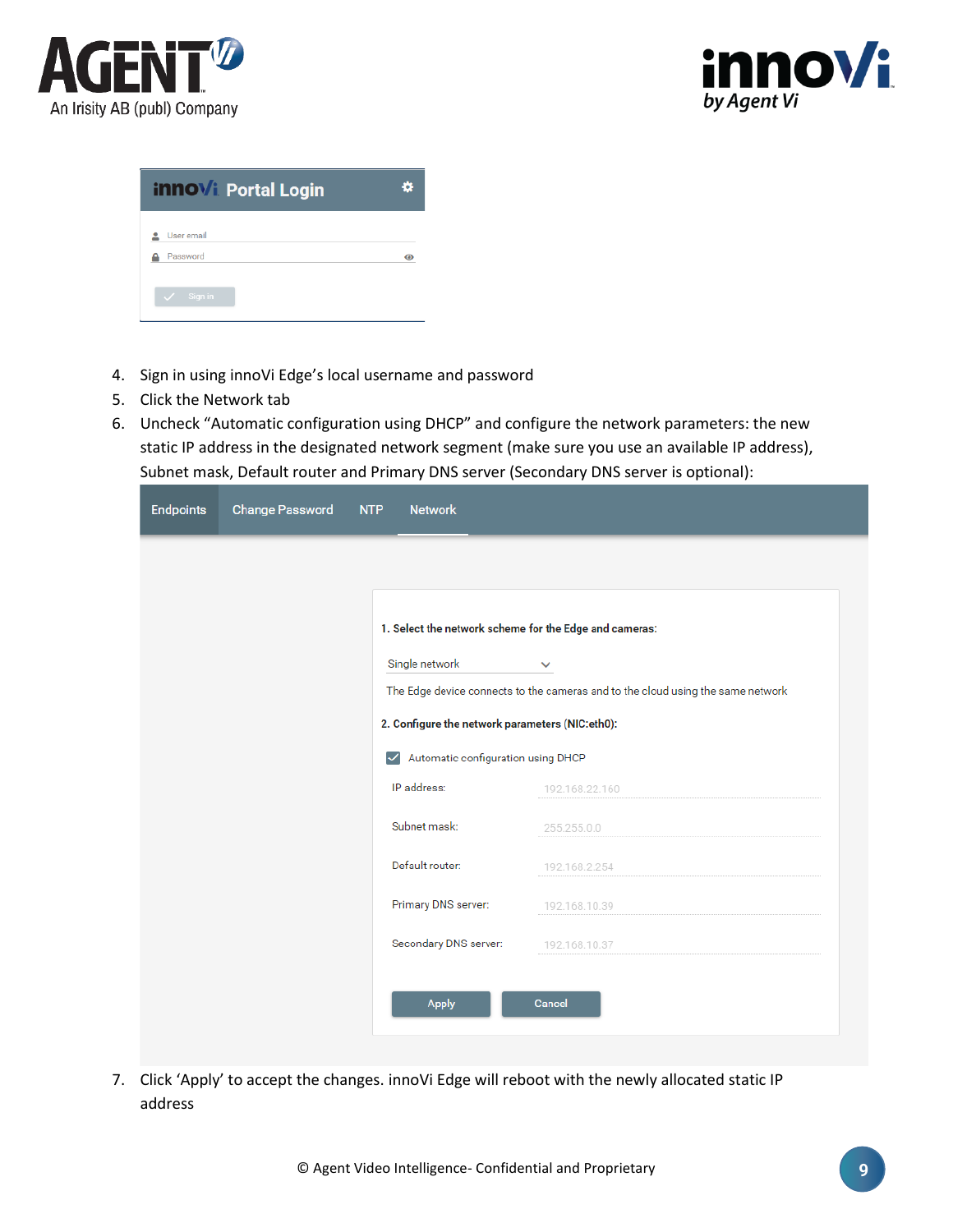![](_page_9_Picture_0.jpeg)

![](_page_9_Picture_1.jpeg)

- 8. Disconnect the Ethernet cable connecting innoVi Edge and the computer
- 9. Continue with [Connecting ONVIF / RTSP video](#page-13-0) streams to innoVi

## <span id="page-9-0"></span>3.4. Connecting innoVi Edge to Video Sources in a Virtually Separated Network Segment

In some networks, innoVi Edge should connect to the innoVi Core servers via one virtual network segment, and to the video sources via another virtually separated network segment.

To configure innoVi Edge to access the video source network segment, follow these steps:

- 1. Open the innoVi Edge webpage.
- 2. Click the innoVi Edge configuration icon in the top right corner:

| <b>innovi</b> Portal Login | о |
|----------------------------|---|
| User email                 |   |
| Password                   | G |
| Sign in                    |   |

- 3. Sign in to the innoVi Edge configuration page using innoVi Edge's local username and password
- 4. In the 'Network' tab, select 'Virtually separated networks' and configure an available static IP address and Subnet mask in the video devices network segment: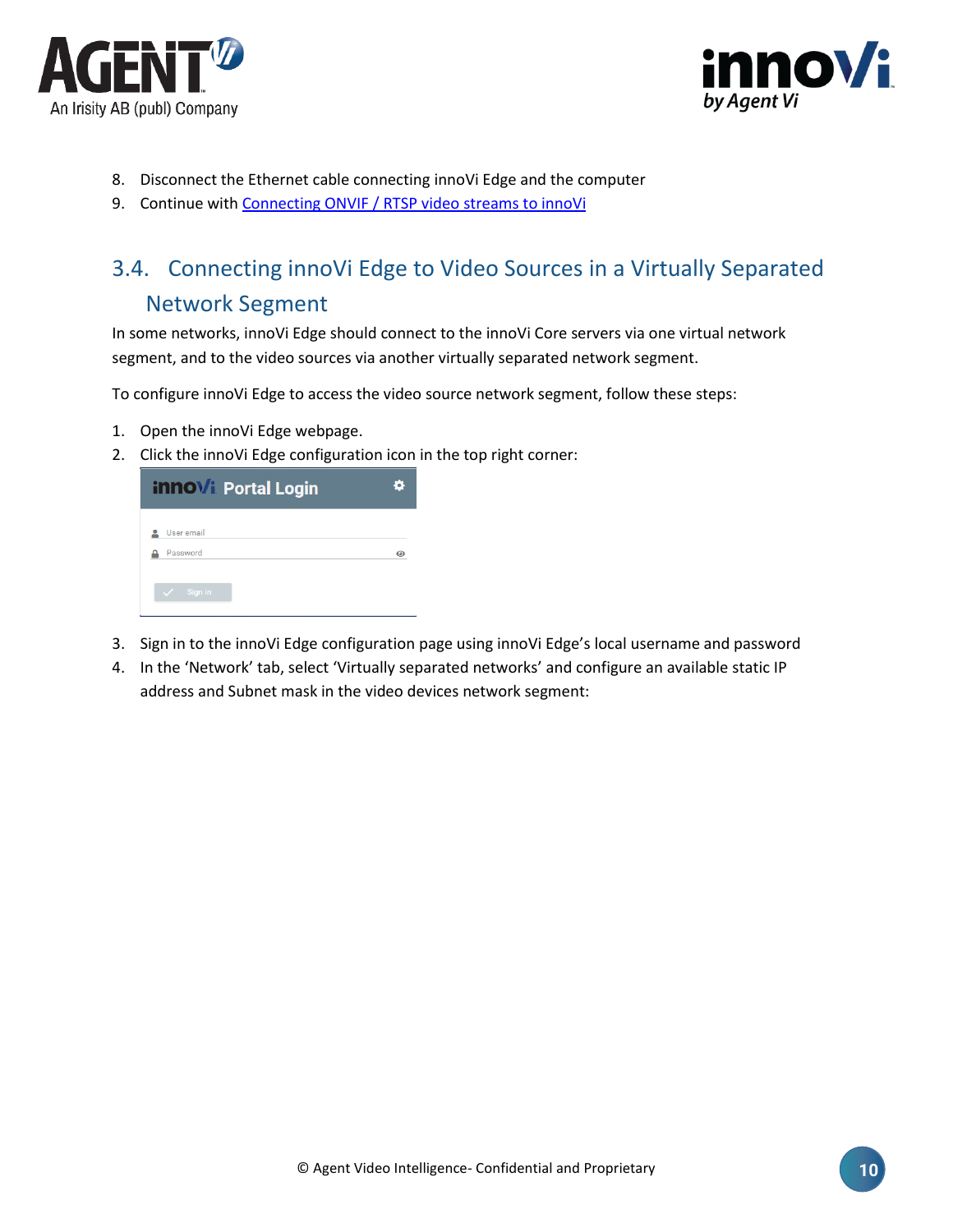![](_page_10_Picture_0.jpeg)

![](_page_10_Picture_1.jpeg)

| <b>Endpoints</b> | <b>Change Password</b> | <b>Network</b><br><b>NTP</b>                           |                                                                                                                                                               |
|------------------|------------------------|--------------------------------------------------------|---------------------------------------------------------------------------------------------------------------------------------------------------------------|
|                  |                        |                                                        |                                                                                                                                                               |
|                  |                        | 1. Select the network scheme for the Edge and cameras: |                                                                                                                                                               |
|                  |                        | Virtually separated network                            | $\checkmark$                                                                                                                                                  |
|                  |                        |                                                        | The Edge device connects to the cameras and to the cloud using two network segments<br>on the same physical network (sharing the same Network Interface Card) |
|                  |                        |                                                        | 2. Configure the network segment parameters to access the cloud (NIC:eth0):                                                                                   |
|                  |                        | Automatic configuration using DHCP<br>$\checkmark$     |                                                                                                                                                               |
|                  |                        | IP address:                                            | 192.168.22.160                                                                                                                                                |
|                  |                        | Subnet mask:                                           | 255.255.0.0                                                                                                                                                   |
|                  |                        | Default router:                                        | 192.168.2.254                                                                                                                                                 |
|                  |                        | Primary DNS server:                                    | 192.168.10.39                                                                                                                                                 |
|                  |                        | Secondary DNS server:                                  | 192.168.10.37                                                                                                                                                 |
|                  |                        |                                                        | 3. Configure the network segment parameters to access the cameras (NIC:eth0:0):                                                                               |
|                  |                        | IP address:                                            |                                                                                                                                                               |
|                  |                        | Subnet mask:                                           |                                                                                                                                                               |
|                  |                        |                                                        |                                                                                                                                                               |
|                  |                        | <b>Apply</b>                                           | Cancel                                                                                                                                                        |
|                  |                        |                                                        |                                                                                                                                                               |

- 5. Click 'Apply' to accept the changes. innoVi Edge will reboot with the new settings
- 6. Continue with Connecting ONVIF / RTSP video streams to innoVi

## <span id="page-10-0"></span>3.5. Connecting innoVi Edge to Video Sources in a Physically Separated Network Segment

In some networks, innoVi Edge will connect to the innoVi Core servers via one network, while the video sources are connected to a physically separated network.

The connection to the video sources network is performed using a USB-based Network Interface Controller (not provided with innoVi Edge, must be purchased separately).

Note:

• The USB-based Ethernet card is not provided by Agent Vi and should be purchased by the customer.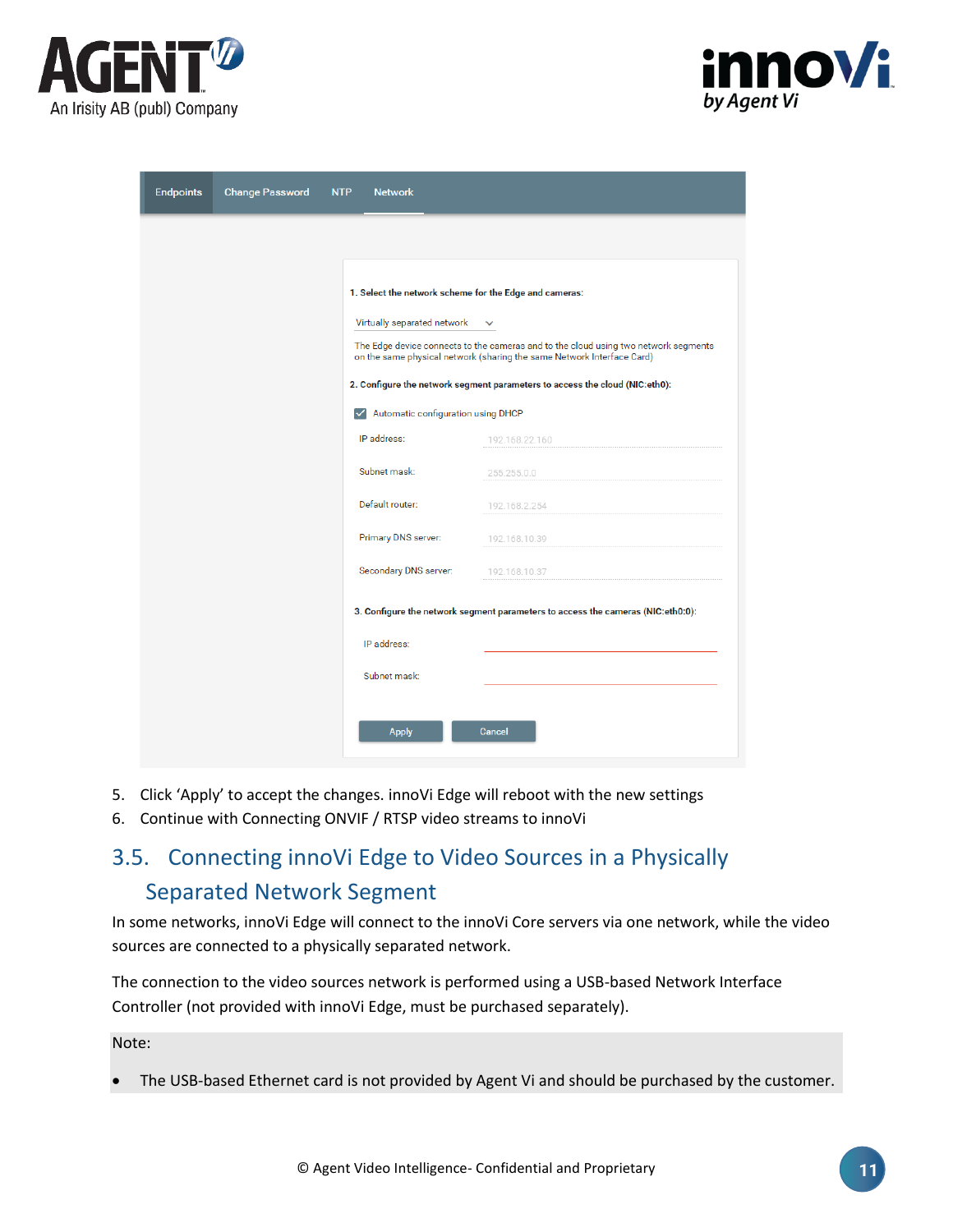![](_page_11_Picture_0.jpeg)

![](_page_11_Picture_1.jpeg)

- Based on Agent Vi's internal testing, any 3rd party NIC that supports USB 3.0 and 1GB Ethernet should be compatible. However, due to the variety of 3rd party components, Agent Vi assumes no responsibility or liability associated with the use of 3rd party components, including but not limited to, aspects of compatibility, proper operation or cyber protection implications.
- Agent Vi tested Tripp lite USB 3.0, 1GB Ethernet USB network card.

To configure innoVi Edge to access video sources in a physically separated network, follow these steps:

- 1. Connect the USB-based Ethernet card to innoVi Edge
- 2. Open the innoVi Edge webpage
- 3. Click the innoVi Edge configuration icon in the top right corner:

| <b>innovi</b> Portal Login |  |
|----------------------------|--|
| User email                 |  |
| Password                   |  |
| Sign in<br>47              |  |

4. Sign in to the innoVi Edge configuration page using innoVi Edge's local username and password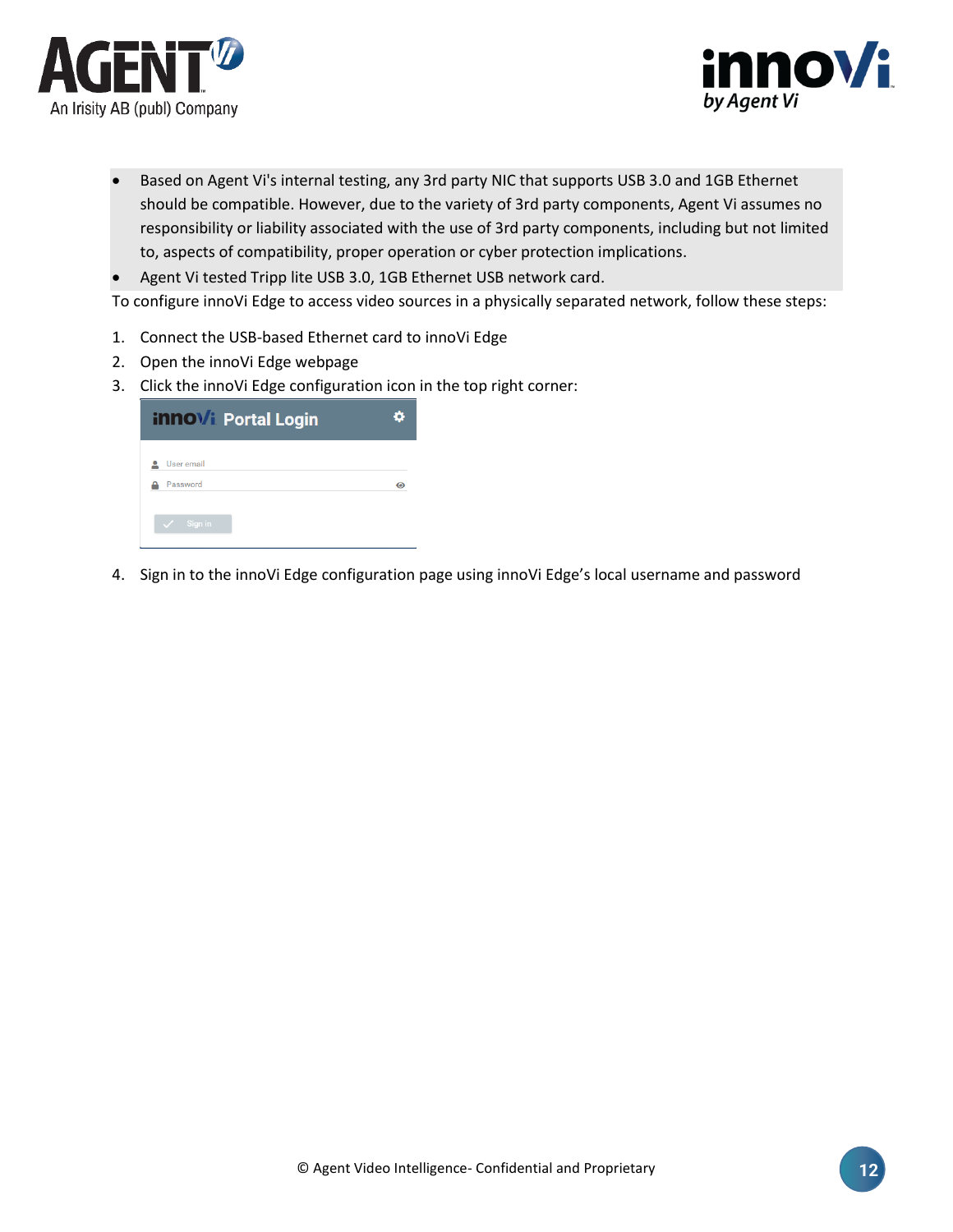![](_page_12_Picture_0.jpeg)

![](_page_12_Picture_1.jpeg)

5. In the 'Network' tab, select 'Physically separated networks' and configure an available static IP address and Subnet mask in the video devices network segment:

| 1. Select the network scheme for the Edge and cameras:<br>Physically separated network |                                                                                       |
|----------------------------------------------------------------------------------------|---------------------------------------------------------------------------------------|
| (using two Network Interface Cards)                                                    | The Edge device connects to the cameras and to the cloud using two separated networks |
|                                                                                        | 2. Configure the network parameters to access the cloud (NIC:enp0s20f0u2):            |
| $\sqrt{\phantom{a}}$ Automatic configuration using DHCP                                |                                                                                       |
| IP address:                                                                            | 192.168.0.190                                                                         |
| Subnet mask:                                                                           | 255.255.255.0                                                                         |
| Default router:                                                                        | 192.168.0.1                                                                           |
| Primary DNS server:                                                                    | 127.0.0.53                                                                            |
| Secondary DNS server:                                                                  |                                                                                       |
|                                                                                        | 3. Configure the network parameters to access the cameras (NIC:enp0s20f0u2:0):        |
| IP address:                                                                            |                                                                                       |
| Subnet mask:                                                                           | 255.255.255.0                                                                         |
| <b>Apply</b>                                                                           | Cancel                                                                                |

- 6. Click 'Apply' to accept the changes. innoVi Edge will reboot with the new settings
- 7. Continue with Connecting ONVIF / RTSP video streams to innoVi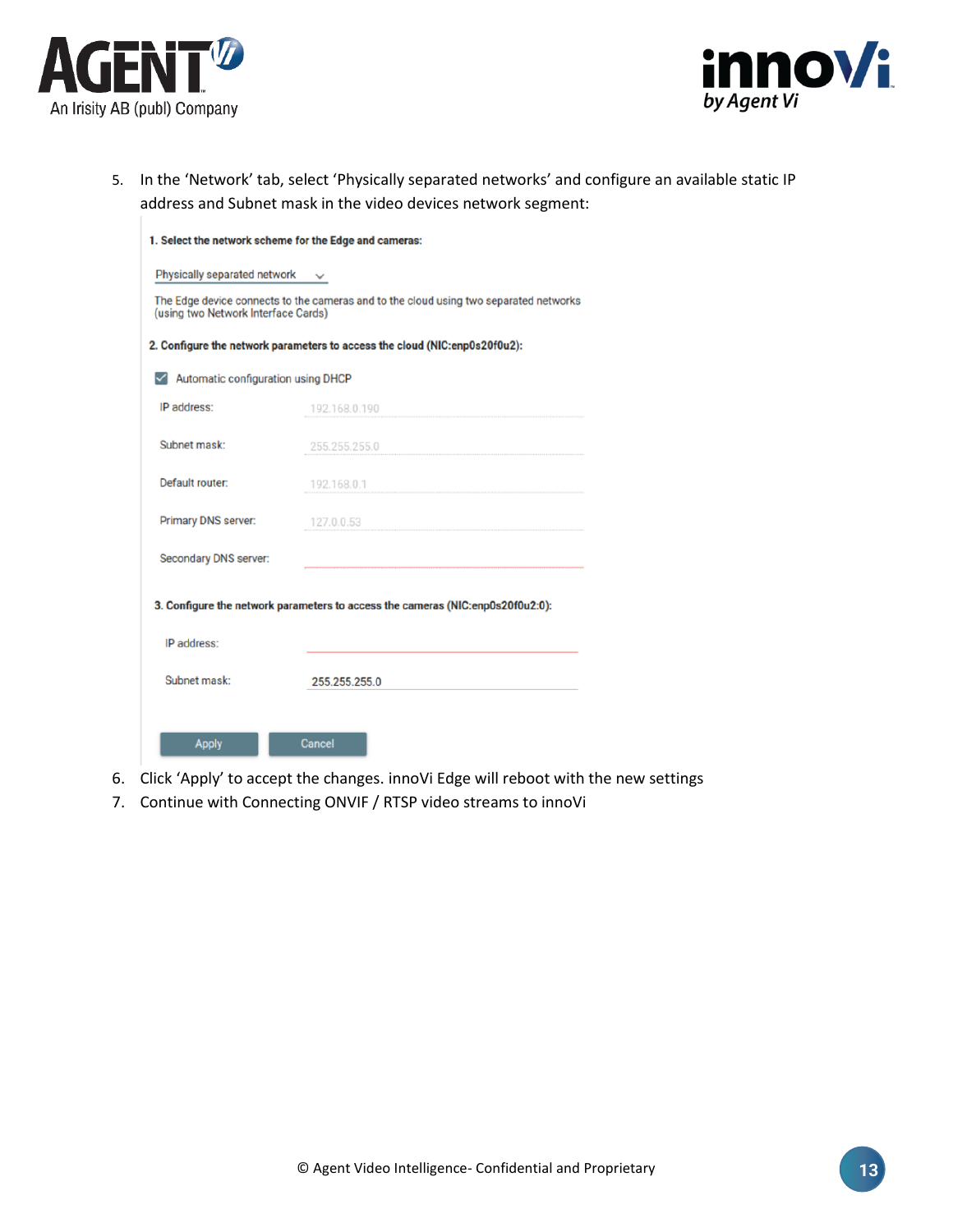![](_page_13_Picture_0.jpeg)

![](_page_13_Picture_1.jpeg)

# <span id="page-13-0"></span>4.Adding the innoVi Edge device to the innoVi account

The innoVi Edge device must be connected to a network that allows constant access to the innoVi Core endpoints.

**Note: the innoVi edge can be added only to a dedicated folder and not to the account root folder. Ensure you have created a folder to which the innoVi Edge will be added to.**

1. Using your web browser, navigate to innoVi Edge Device IP address. The innoVi Edge Device webpage is displayed:

| Θ |
|---|
|   |

2. Use your innoVi username and password to login and add the innoVi Edge device to the innoVi account.

Note:

The innoVi Edge Device includes an automatic **connectivity test** feature that tests innoVi Edge Device ability to connect to the required innoVi Core cloud endpoints over the internet. If one or more of the required endpoints is inaccessible, the innoVi Edge Device webpage will show an error message indicating which endpoints cannot be reached. Please configure the firewall to allow outbound traffic from the innoVi Edge Device network to all listed innoVi Core [endpoints.](#page-3-2)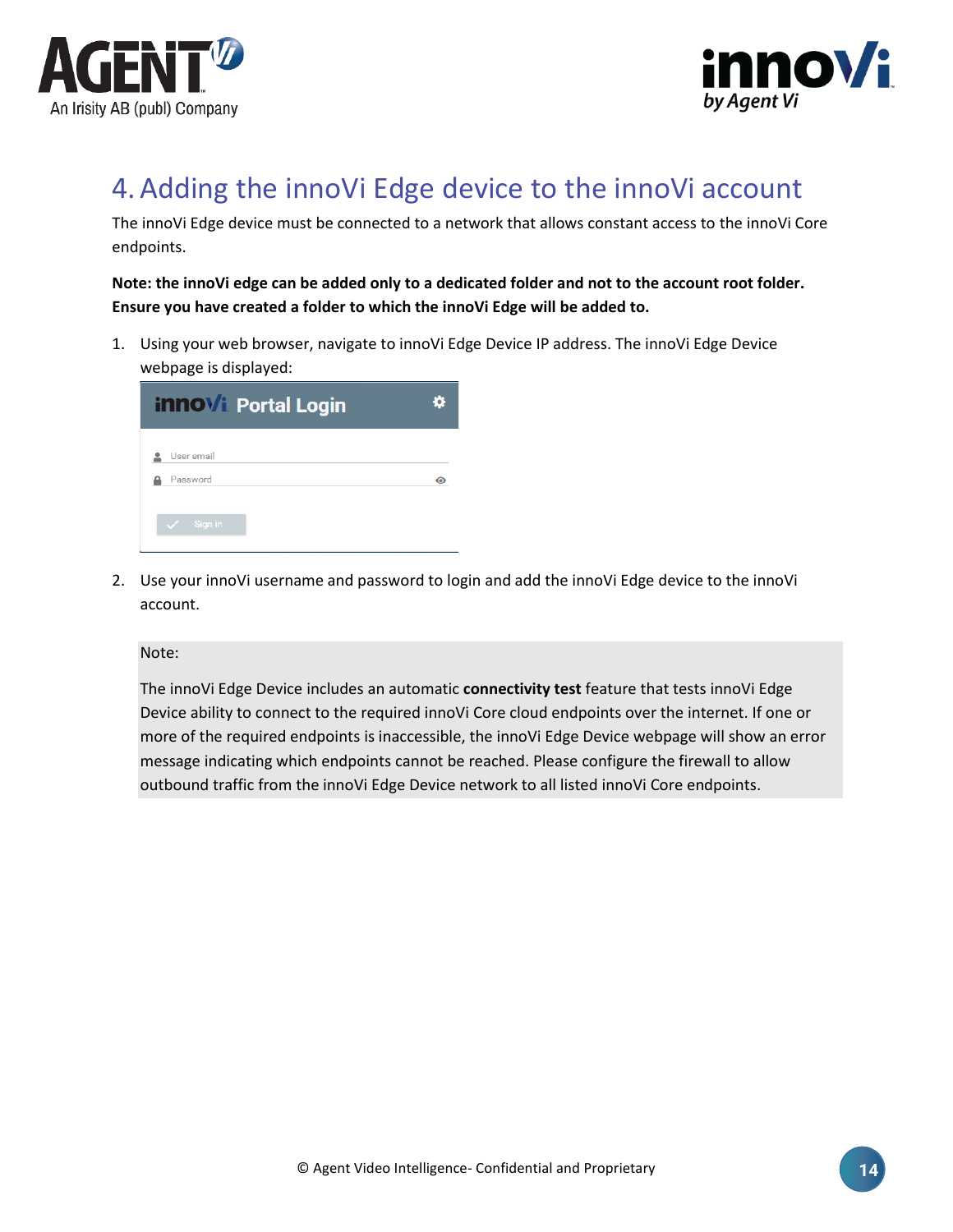![](_page_14_Picture_0.jpeg)

![](_page_14_Picture_1.jpeg)

| <b>innovi</b> Portal Login                                            |           |
|-----------------------------------------------------------------------|-----------|
| (!) innoVi Core can't be reached                                      |           |
| (!) Docker Hub can't be reached<br>(!) innoVi Portal can't be reached |           |
| User email                                                            |           |
| Password                                                              | $\bullet$ |
| Connectivity test failed                                              |           |

3. Once signed in, a list of available folders is displayed (the innoVi account administrator grants access privileges to specific folders). Select the folder to which you want the innoVi Edge Device to be added to:

| $\equiv$ innovi                             |                               |                             |
|---------------------------------------------|-------------------------------|-----------------------------|
| Switch account<br>$\checkmark$              | Edge (VttrR2AAHzM6do9(        |                             |
| $\alpha$<br>Search<br>$\vee$ [Demo] Support | Folder:                       | <b>Test</b>                 |
| $\blacksquare$ Test                         | <b>Device model:</b>          | <b>CUSTOM</b>               |
|                                             | <b>Serial number:</b>         | VttrR2AAHzM6do90SvzsGLDhBeU |
|                                             | <b>Configuration:</b>         | <b>CUSTOM</b>               |
|                                             | <b>Configuration version:</b> | CUSTOM_V_108                |
|                                             | Cancel<br>Save                |                             |

- 4. Once the folder is selected, the innoVi Edge will be added to the list of devices
- 5. Select **Physical Devices** → **Devices** tab to view the list

| $\equiv$ innovi                      | $\frac{1}{\sqrt{1}}$ Administrator<br><b>6</b> Monitor <b>Q</b> Investigate | <b>I.</b> Reports<br>$\equiv$ Settings                                              |                             |
|--------------------------------------|-----------------------------------------------------------------------------|-------------------------------------------------------------------------------------|-----------------------------|
| <b>Physical view</b><br>Logical view |                                                                             | A Dashboard ■ Cameras 三 Rules ※ Autonomous ♥ Health alerts ■ Devices ↓ Integrations |                             |
| Search                               | <b>Q</b> Search                                                             |                                                                                     |                             |
| [Demo] Support                       | Name $1$                                                                    | Folder                                                                              | Serial number 1             |
| $\vee$ <b>b</b> Test                 | تە<br><b>Test Edge</b>                                                      | <b>Test</b>                                                                         | VttrR2AAHzM6do90SvzsGLDhBeU |
| a Test Edge                          |                                                                             |                                                                                     |                             |

6. Once the edge device is fully installed, the Edge' icon is turned green. The device is now ready to add cameras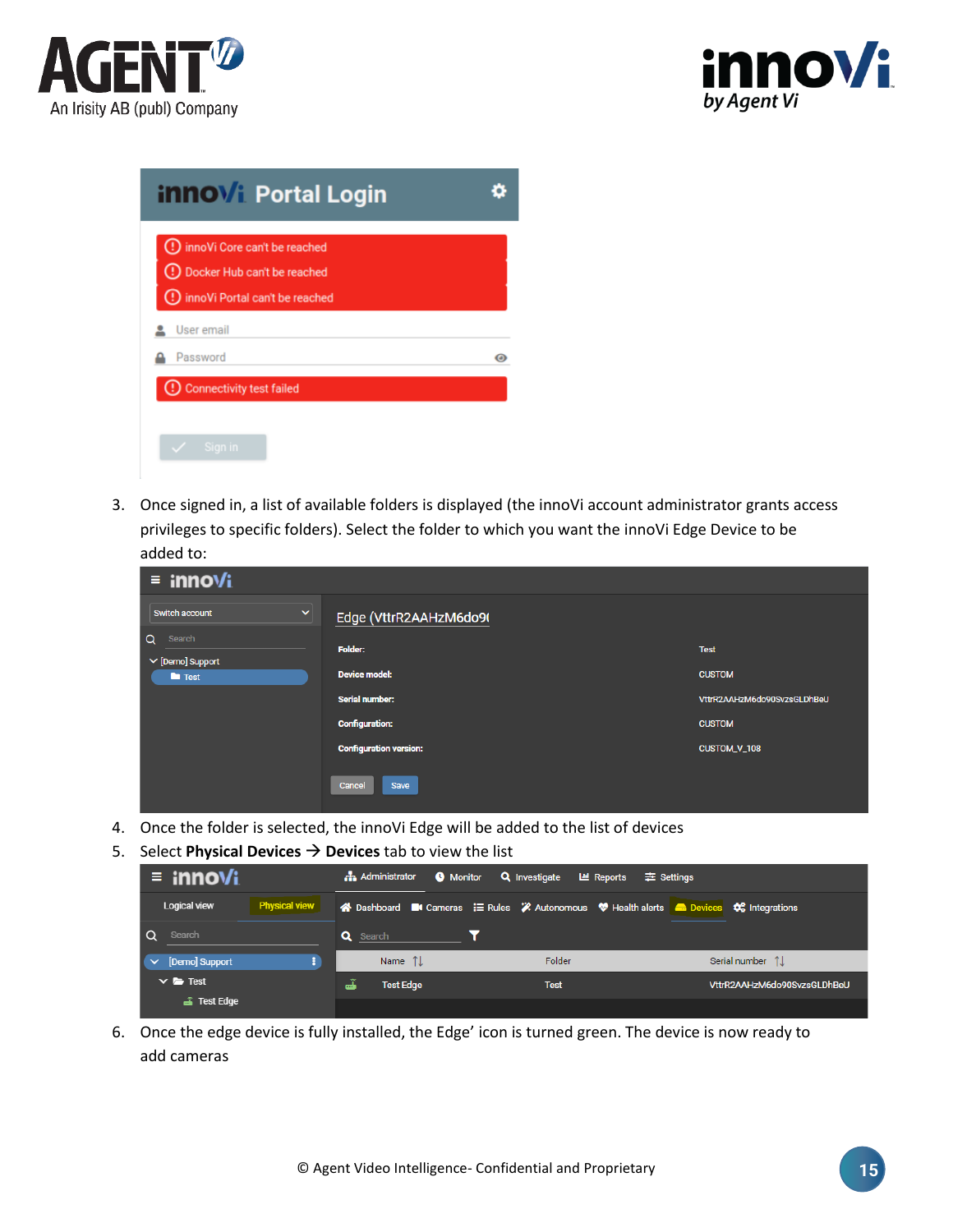![](_page_15_Picture_0.jpeg)

![](_page_15_Picture_1.jpeg)

# <span id="page-15-0"></span>5.Adding ONVIF / RTSP video streams

![](_page_15_Picture_3.jpeg)

- 1. Click the innoVi Edge
- 2. Click **Cameras**
- 3. Click the **Add** button to add a camera

| $\overline{\mathbf{r}}$<br>Add<br>$\checkmark$<br>Q Search <b>Q</b> Search |            |                                                                    |          |
|----------------------------------------------------------------------------|------------|--------------------------------------------------------------------|----------|
| Camera name                                                                |            |                                                                    |          |
| <b>General</b>                                                             |            |                                                                    |          |
| <b>Active:</b>                                                             |            |                                                                    |          |
| <b>External ID:</b>                                                        |            | External systems camera ID                                         | $\Omega$ |
| <b>Live video resolution:</b>                                              |            | Medium $\vee$                                                      |          |
| <b>Minimum time between events:</b>                                        |            | $\hat{\mathcal{C}}$ Seconds $\hat{\mathcal{O}}$<br>30 <sub>o</sub> |          |
| <b>Recording:</b>                                                          |            |                                                                    |          |
| Send metadata:                                                             |            |                                                                    |          |
|                                                                            |            |                                                                    |          |
| <b>Video source</b>                                                        |            |                                                                    |          |
| Video stream source:                                                       |            | Add<br>$\odot$                                                     |          |
| Sync time to stream:                                                       | $\odot$    |                                                                    |          |
| <b>Stream info:</b>                                                        |            | N/A                                                                |          |
|                                                                            |            |                                                                    |          |
| <b>Analytics</b>                                                           |            |                                                                    |          |
| Type:                                                                      |            | $ccD \vee$<br>$\odot$                                              |          |
| Detach camera<br>Delete camera<br>Activate                                 | Deactivate | Cancel<br>Save                                                     |          |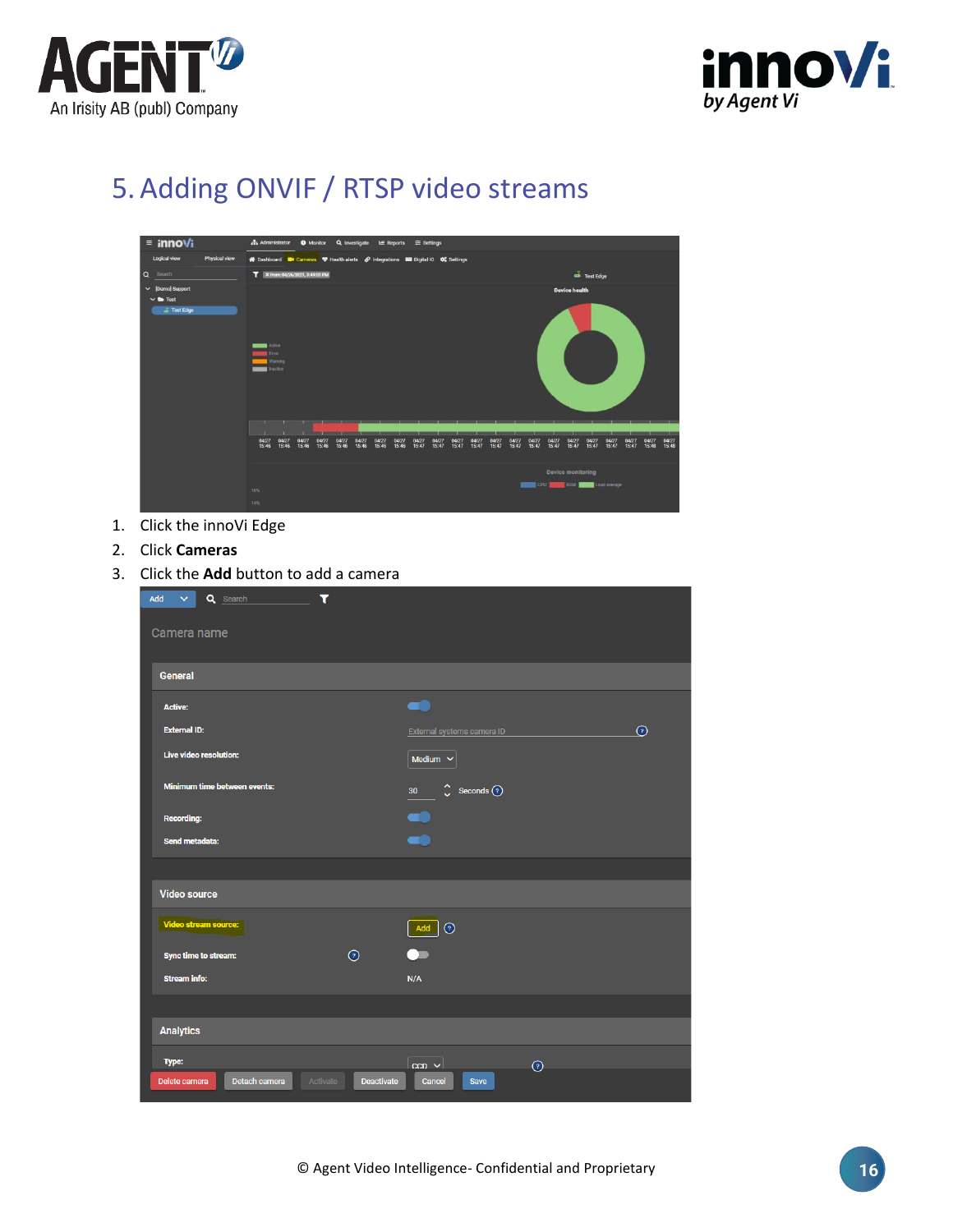![](_page_16_Picture_0.jpeg)

![](_page_16_Picture_1.jpeg)

#### In the **Video stream source** field, click the **Add** button

| Add stream uri      |                                 | x                       |
|---------------------|---------------------------------|-------------------------|
| <b>RTSP</b>         | rtsp://address:port/more_params | $\overline{\mathbf{?}}$ |
| <b>UDP</b> support: |                                 |                         |
|                     | Add<br>Cancel                   |                         |

Enter the RTSP/ONVIF camera URL, click **Add** Click **Save** The camera is added, and live video should be available

# <span id="page-16-0"></span>6. innoVi Edge Settings

innoVi Edge is configured with some default parameter. The following chapters explain how to change them.

Make sure innoVi Edge is connected to the innoVi account: login to the innoVi account and make sure innoVi Edge appears in the list of devices .

Using your web browser, navigate to innoVi Edge's IP address. The innoVi Edge webpage is displayed. Click the marked wheel icon:

| <b>innovi</b> Portal Login |  |
|----------------------------|--|
| User email                 |  |
| Password                   |  |
| Sign in                    |  |

In the opened window, populate default username (agentvi) and a default password (PASSWORD).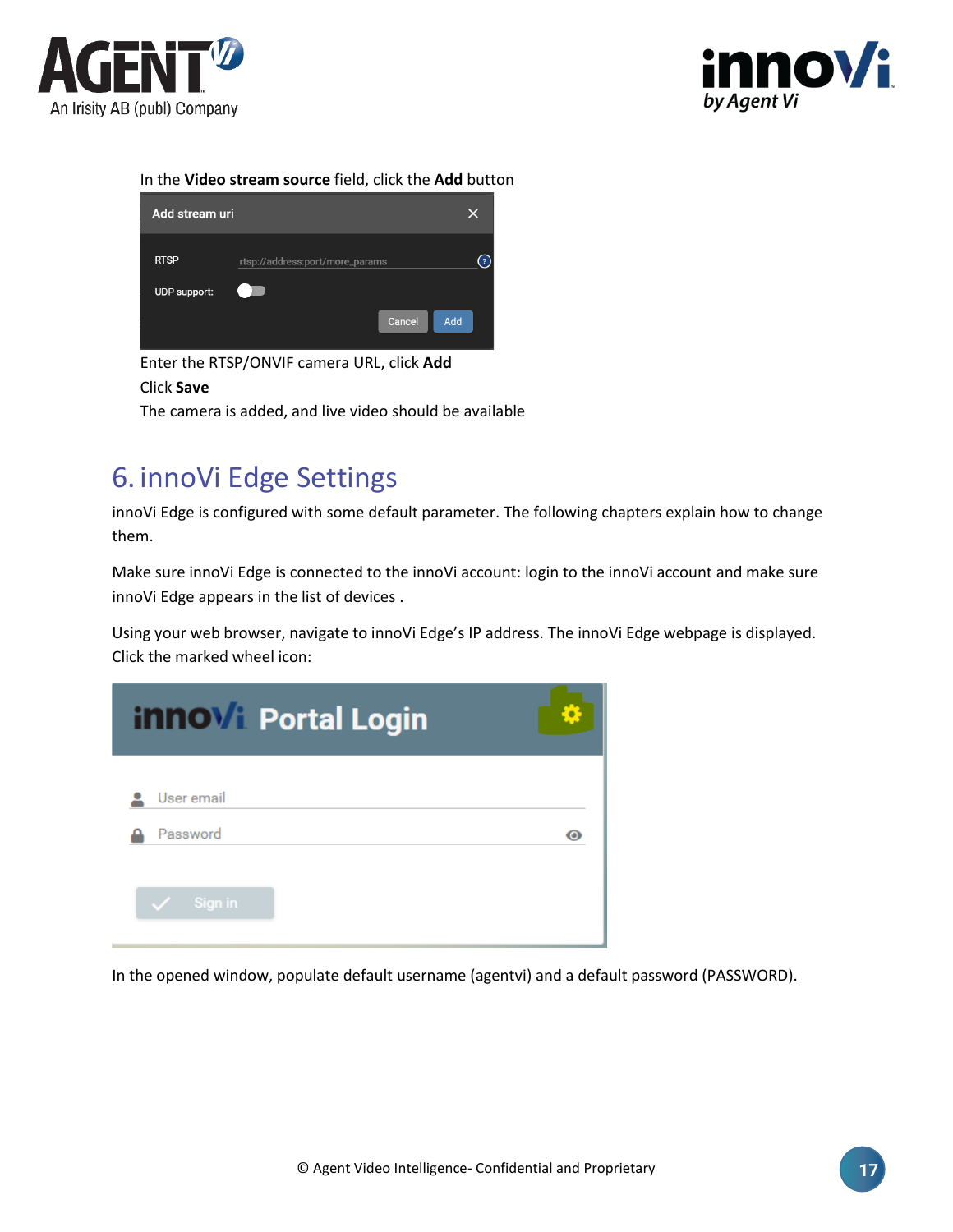![](_page_17_Picture_0.jpeg)

![](_page_17_Picture_1.jpeg)

| Use the device credentials to configure the device: |  |  |  |  |
|-----------------------------------------------------|--|--|--|--|
| Username                                            |  |  |  |  |
| Password                                            |  |  |  |  |
|                                                     |  |  |  |  |
| Cancel<br>Sign in                                   |  |  |  |  |

Once login is successful, select the relevant tab.

## <span id="page-17-0"></span>6.1. Endpoints

innoVi Edge is configured with default Endpoints settings as follows:

- **SaaS**: to access the Agent Vi hosted service
- **Customer Hosted**: to access the innoVi Core in a customer hosted deployment
- **Custom**: manually set for custom deployment

| <b>Endpoints</b><br><b>Change Password</b> | <b>NTP</b><br><b>Network</b>   |                                  |
|--------------------------------------------|--------------------------------|----------------------------------|
|                                            |                                |                                  |
|                                            | SaaS                           | <b>Customer Hosted</b><br>Custom |
|                                            | API URL:                       | https://edge.innovi.io           |
|                                            | Portal URL:                    | https://portal.innovi.io         |
|                                            | Use default registry<br>$\sim$ |                                  |
|                                            | Apply                          | Reset                            |
|                                            |                                |                                  |

#### <span id="page-17-1"></span>6.2. Password

innoVi Edge is configured with a default username (agentvi) and a default password (PASSWORD).

It is strongly advised to change the default local password once innoVi Edge is connected to the innoVi account. This will prevent unauthorized access to innoVi Edge's local settings.

1. Select the **Change Password** tab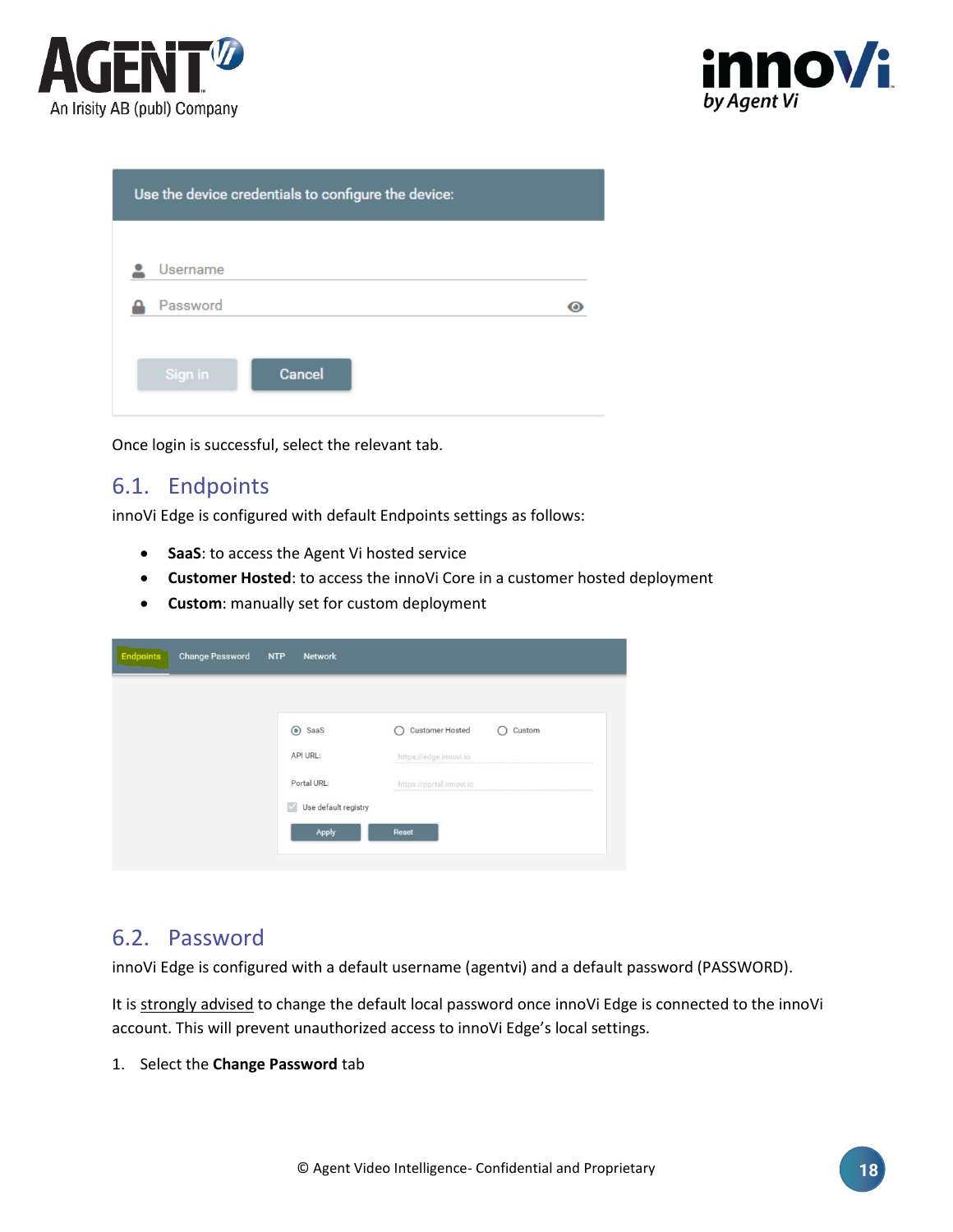![](_page_18_Picture_0.jpeg)

![](_page_18_Picture_1.jpeg)

| <b>Endpoints</b> | Change Password NTP |   | Network                 |           |
|------------------|---------------------|---|-------------------------|-----------|
|                  |                     |   |                         |           |
|                  |                     | А | <b>Current Password</b> | $\bullet$ |
|                  |                     | А | <b>New Password</b>     | $\bullet$ |
|                  |                     | А | <b>Verify Password</b>  | $\bullet$ |
|                  |                     |   | Apply<br>Cancel         |           |

- 2. Set a new password and retype it
- 3. Click 'Apply'

Note:

In case you forget innoVi Edge's revised local password, you can log into innoVi account, open the innoVi Edge page, go to the 'Settings' tab and reset the password to the default settings.

### <span id="page-18-0"></span>6.3. NTP

Change device NTP configuration as follows:

| <b>Endpoints</b> | <b>Change Password</b> | NTP          | <b>Network</b>                                                   |
|------------------|------------------------|--------------|------------------------------------------------------------------|
|                  |                        |              |                                                                  |
|                  |                        |              | <b>Current Time:</b>                                             |
|                  |                        |              | Date: 2021-10-11<br>Time: 10:55:52                               |
|                  |                        |              | <b>NTP Configuration:</b>                                        |
|                  |                        | $\checkmark$ | Use default NTP servers                                          |
|                  |                        |              | Use the following NTP servers address: (Host name or IP address) |
|                  |                        |              | Network address (for list of servers use commas) :               |
|                  |                        |              |                                                                  |
|                  |                        |              | Cancel<br>Apply                                                  |
|                  |                        |              |                                                                  |

The default NTP configuration is set to sync time with the Ubuntu operating system installed on the device.

Mark the **Use the following NTP…** checkbox to select a different NTP server/s.